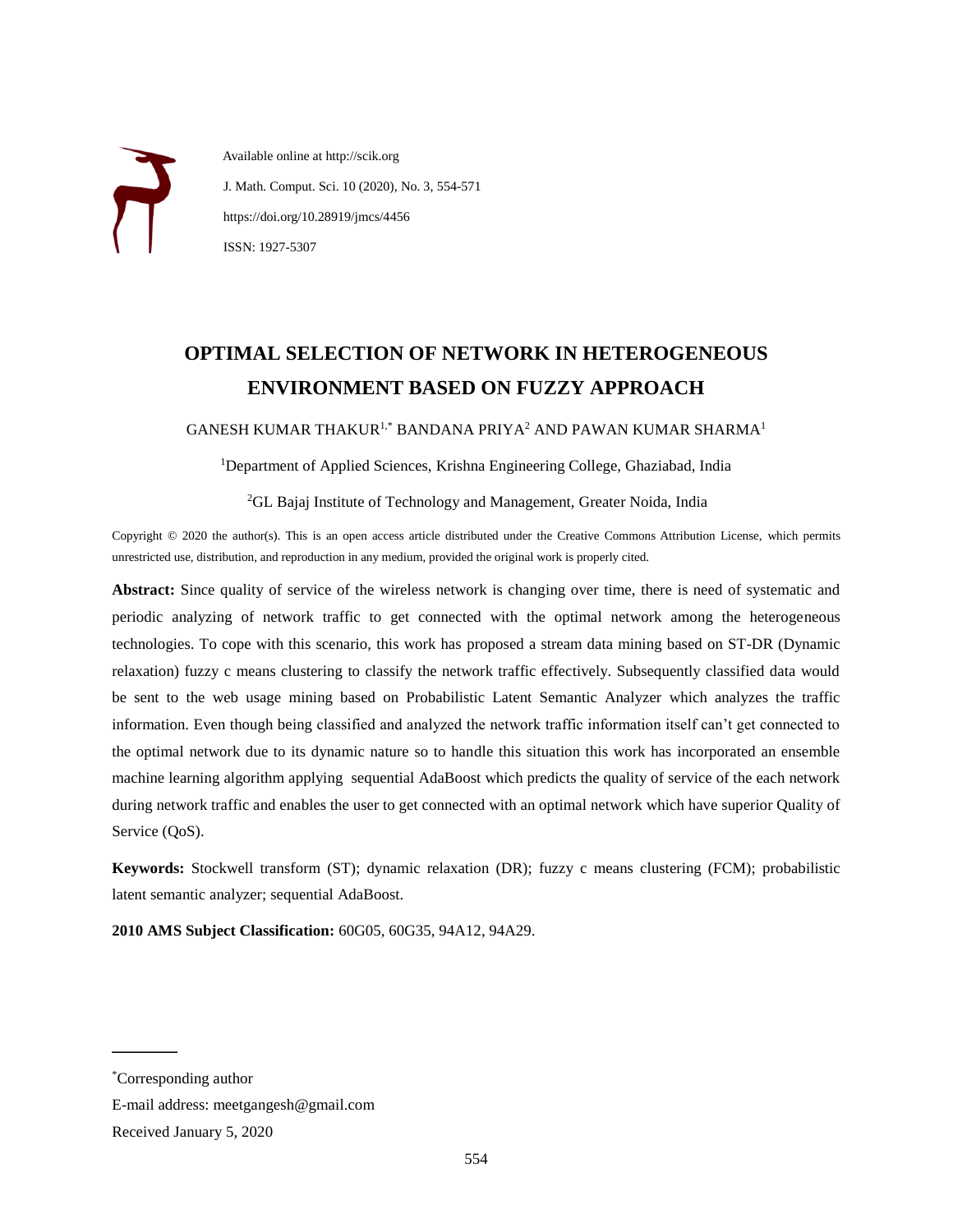#### OPTIMAL SELECTION OF NETWORK

#### **1. INTRODUCTION**

The utilization of internet in modern era is increasing by leaps and bounds. Due to this explosion, we have continuous new network generation such as 3G, 4G and 5G as well as development of new mobile devices equipped with multiple network interfaces such as bluetooth, Wifi, 3G and others. These problems can be encountered by Heterogeneous Wireless Networks (HWNs).

The major advantage of these HWNs is lies on the complementary characteristics between different access networks. For that, the optimal network selection is required for providing continuous connectivity [1] even during the roaming from one network to other.

The optimal network selection problem is tedious and very challenging. Several mathematical algorithms using the utility theory, the cost function, fuzzy logic, game theory, combinatorial optimization, Markov chain etc. have been developed for proper selection of network [2],[3],[4],[5]

Since topologies of heterogeneous network can changes very frequently due to its dynamic nature, it is not easy to find the optimal network and get connected. Therefore, in order to select the best optimal network in heterogeneous networks, this work has focused on designing a superintend network traffic analyzer. We proposed a stream data mining based on ST-DR (Dynamic relaxation) fuzzy c means clustering to classify the network traffic effectively. Subsequently classified data would be sent to the web usage mining based on Probabilistic Latent Semantic Analyzer which analyzes the traffic information. Even though being classified and analyzed the network traffic information itself can't get connected to the optimal network due to its dynamic nature so to handle this situation this work has incorporated an machine learning algorithm based on sequential adaboost which predicts the quality of service of the each network during network traffic and enables the user to get connected with an optimal network.

The outline of the paper encompasses Section 2 with discussion of the related researches which coordinates with the field of research, Section 3 with brief description of the proposed methodology and the working characteristics of the superintend network traffic analyzer, Section 4 gives the results and discussion of our proposed method and Section 5 provides conclusion of this paper which is then followed by references.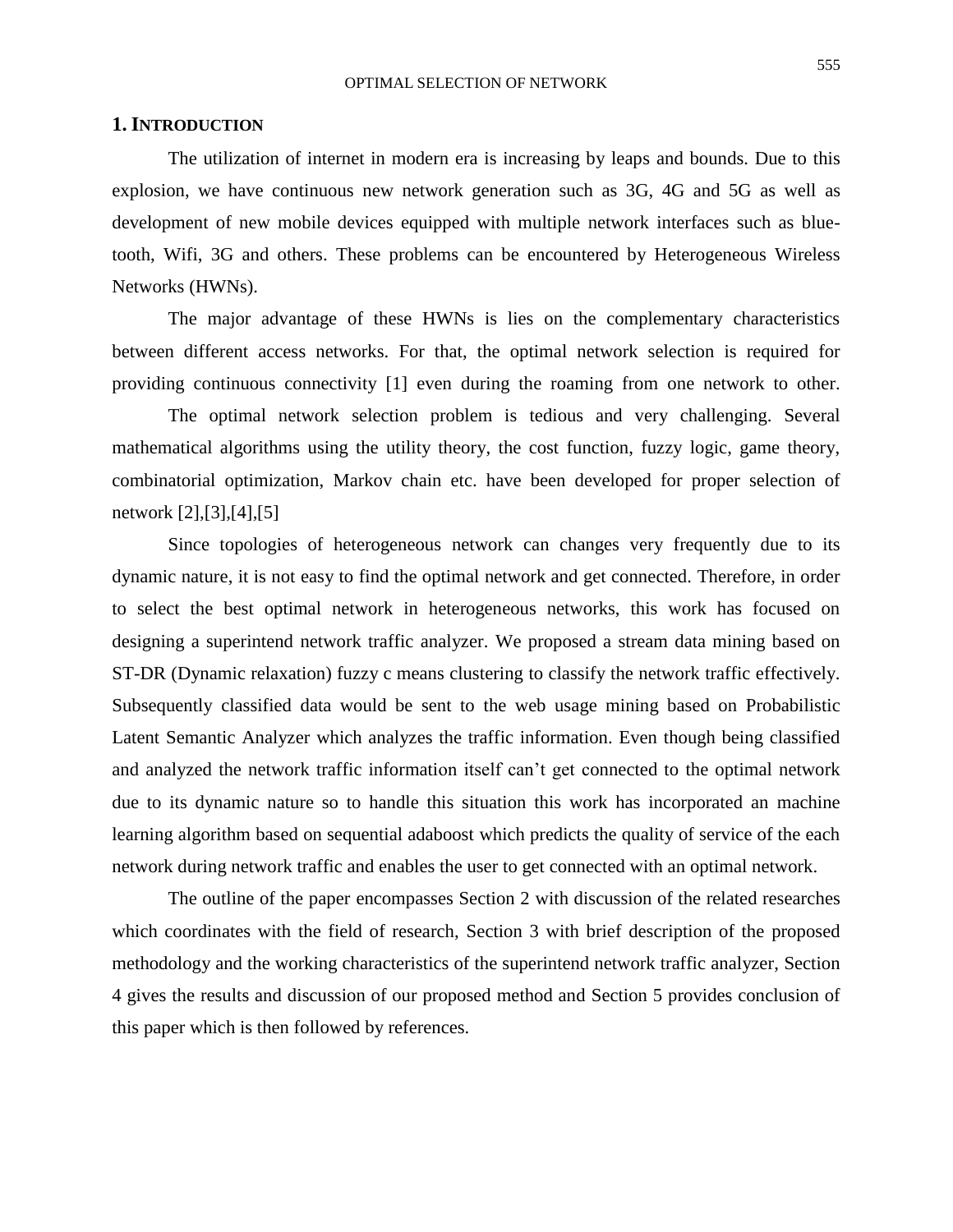## **2. LITERATURE SURVEY**

Some of the recent researches related to our research are given below:

Santosh Kumar Das et.al [11],[13] proposed a Fuzzy based Intelligent Energy Efficient Routing protocol (FIE2R) for WANET. Mohamed Lahby et.al [12] proposed a new mechanism based on graph theory for the selection of the best path for network selection decision. Pengfei Ren et.al [14] studied a distributed machine learning problem by applying a distributed optimization algorithm over an undirected and connected communication network. Raman Kumar Goyal [15] proposed a novel fuzzy-Analytic Hierarchy Process (AHP) based network selection in heterogeneous wireless networks. Triangular fuzzy numbers are used to represent the elements in the comparison matrices for voice, video and best effort applications.

Consequently, the recent works discussed above vigorously epitomize the demand for designing a superintend network traffic analyzer to enhancequality of service (QoS) through properly analyzing the network traffic and connected with the optimal network along with the use of graphical representation. Thus, in this work it is focused to deliberately design a superintend network traffic analyzer which brings efficient results for the improvement of quality of service (QoS).

#### **3. STURDY NETWORK TRAFFIC ANALYZER BASED ON FUZZY APPROACH**

Wireless Sensor Networks (WSNs) are formed by hundreds or thousands of low cost and low energy sensor devices. To provide better QoS, it is necessary to analyze the traffic loads in each sensor networks and afford an optimal network for data transmission. To obtain optimal network, data mining is utilized for analyzing. Figure 1 depicts the general architecture of WSN.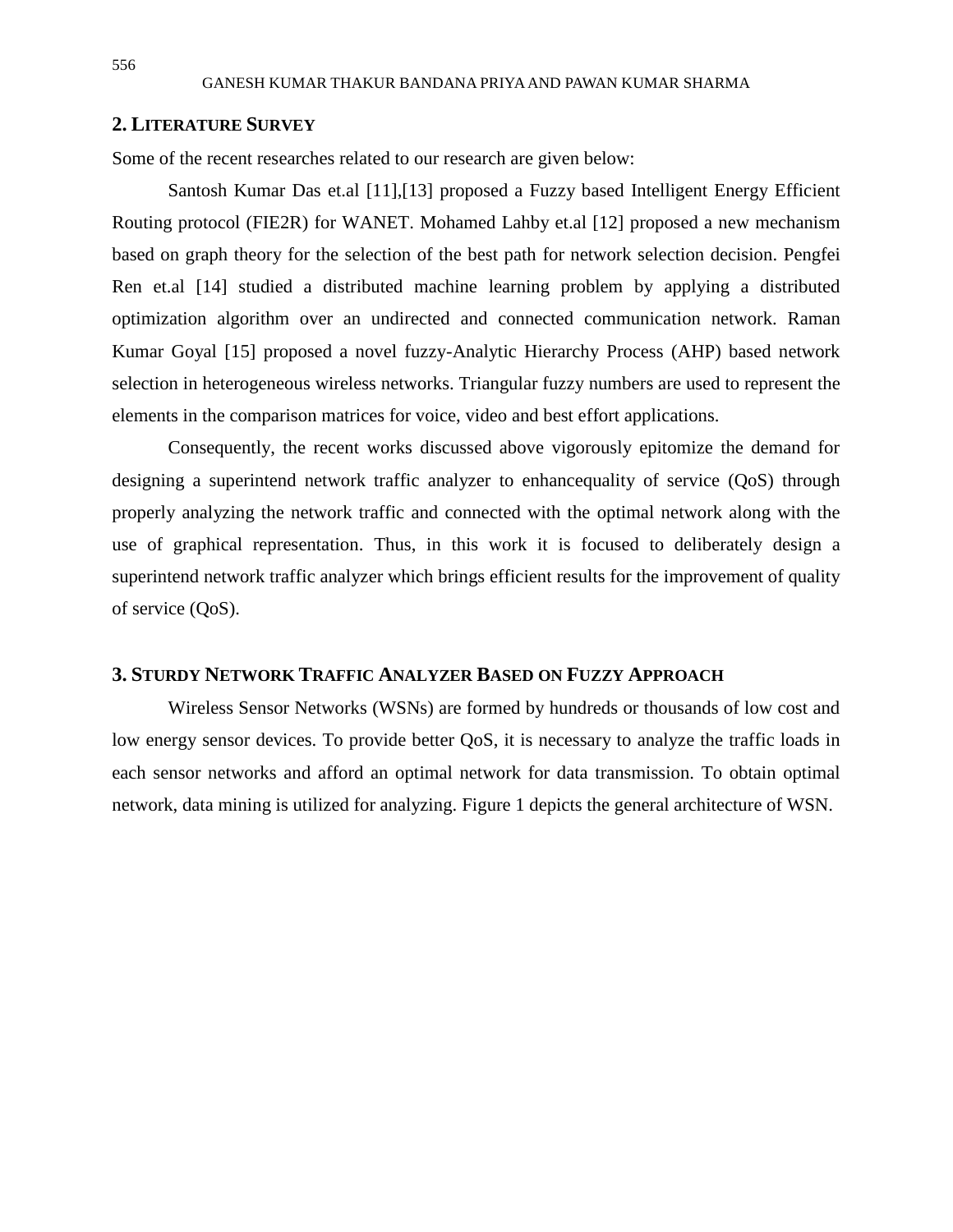

**Figure 1: General Architecture of WSN.**

Existing techniques based on statistical approaches have suffered in selecting best network due to lack of less amount of past information as well as lack of functioning in proactive manner. Therefore, in order to choose the best optimal network in heterogeneous networks based on quality of service, this work has focused on designing a superintend network traffic analyzer.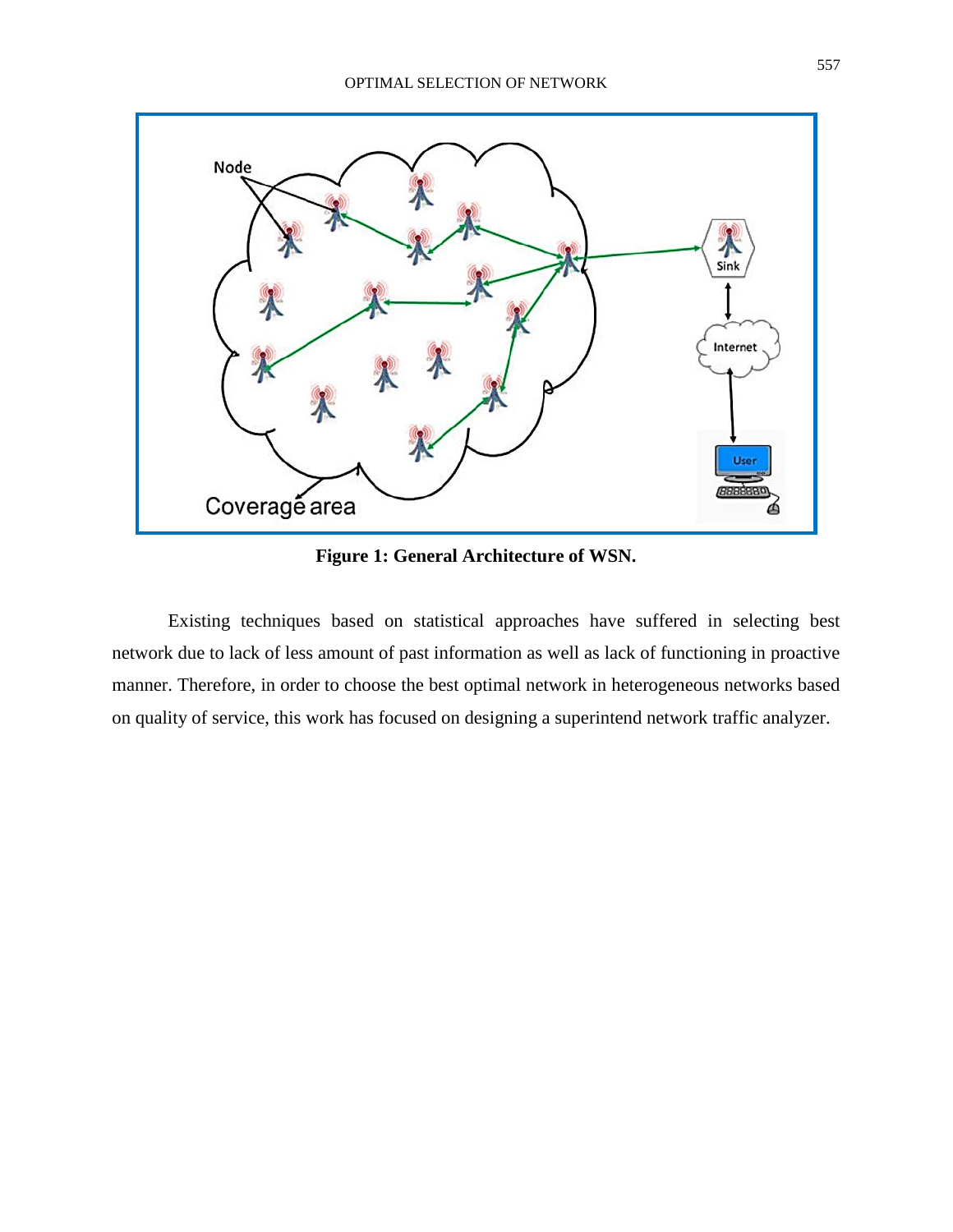

**Figure 2: Overall representation of our proposed method.**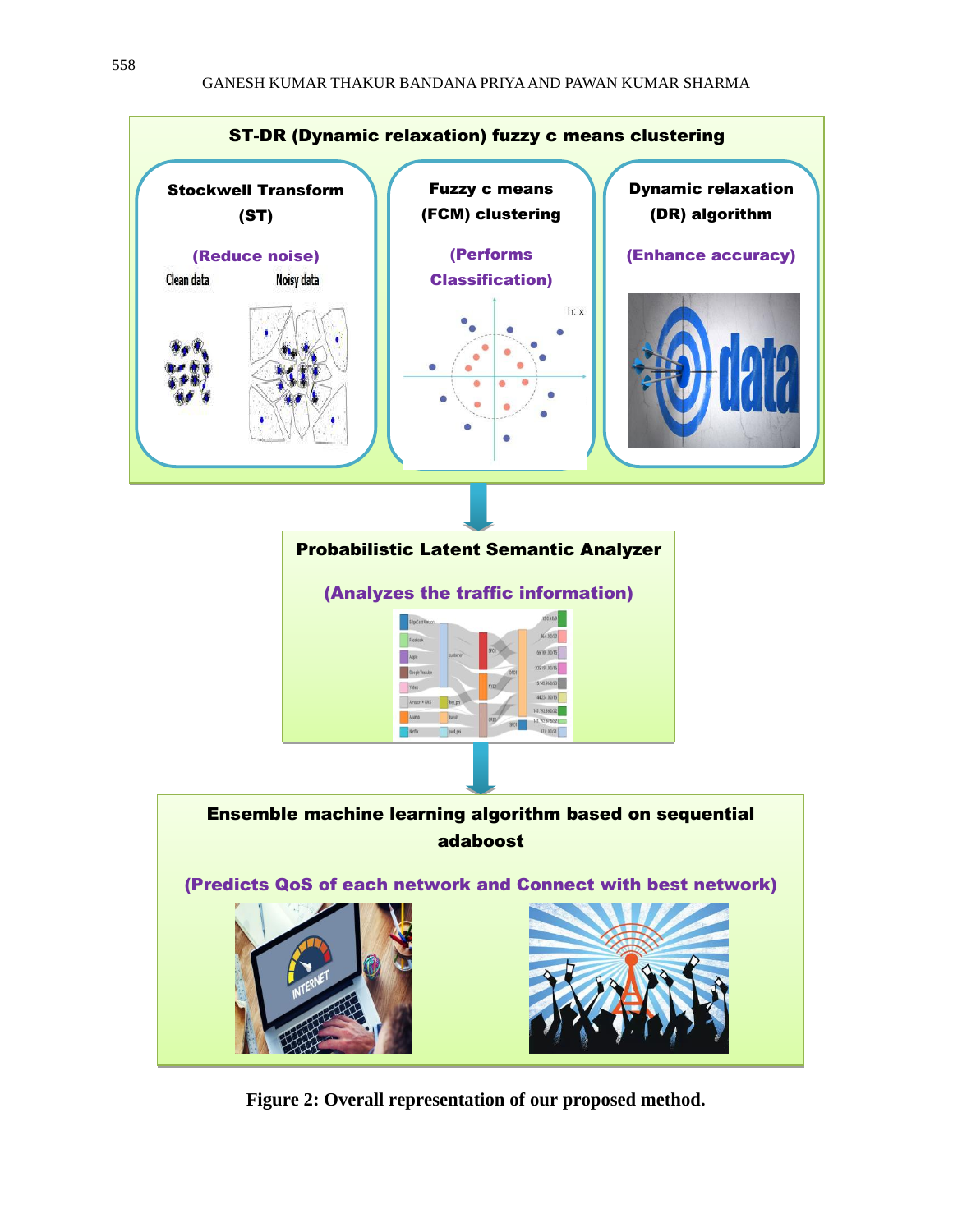Since quality of service of the wireless network is changing over time, there is need of systematic and periodic analyzing of network traffic to get connected with the optimal network among the heterogeneous technologies. To cope with this scenario, this work has proposed a stream data mining based on ST-DR (Dynamic relaxation) fuzzy c means clustering to classify the network traffic effectively. Subsequently classified data would be sent to the web usage mining based on Probabilistic Latent Semantic Analyzer which analyzes the traffic information. Even though being classified and analyzed the network traffic information itself can't get connected to the optimal network due to its dynamic nature so to handle this situation this work has incorporated an ensemble machine learning algorithm based on sequential adaboost which predicts the quality of service of the each network during network traffic and enables the user to get connected with an optimal network which holds high packet delivery ratio, less packet loss and high throughput. This entire proposed method is represented as a diagrammatic block diagram in figure 2.

## **3.1. ST-DR (Dynamic relaxation) fuzzy c means clustering**

## **3.1.1. Stockwell Transform (ST)**

be

The S-transform has been applied in order to reduce the size of the transmitted data without losing the significant features of the data.. The ST of a time series  $u(T)$  is defined as [16] follows:

$$
s(T, f) = \int_{-\infty}^{\infty} u(t) \rho(T - t, f) e^{-2i\pi ft} dt
$$
  
= 
$$
\int_{-\infty}^{\infty} u(t) \frac{1}{S.D(f)\sqrt{2\pi}} e^{\frac{-(T-t)^2}{2S.D(f)^2}} e^{-2i\pi ft} dt
$$
 (1)

The standard deviation  $S.D(f)$  of the opening  $\phi$  of the standardST in (1) is as follows:

$$
S.D(f) = 1/|f|
$$
 (2)

For the modified Gaussian opening, we have chosen the standard deviation  $S.D(f)$  to

$$
S.D(f) = l/(x + y/\sqrt{f})
$$
\n(3)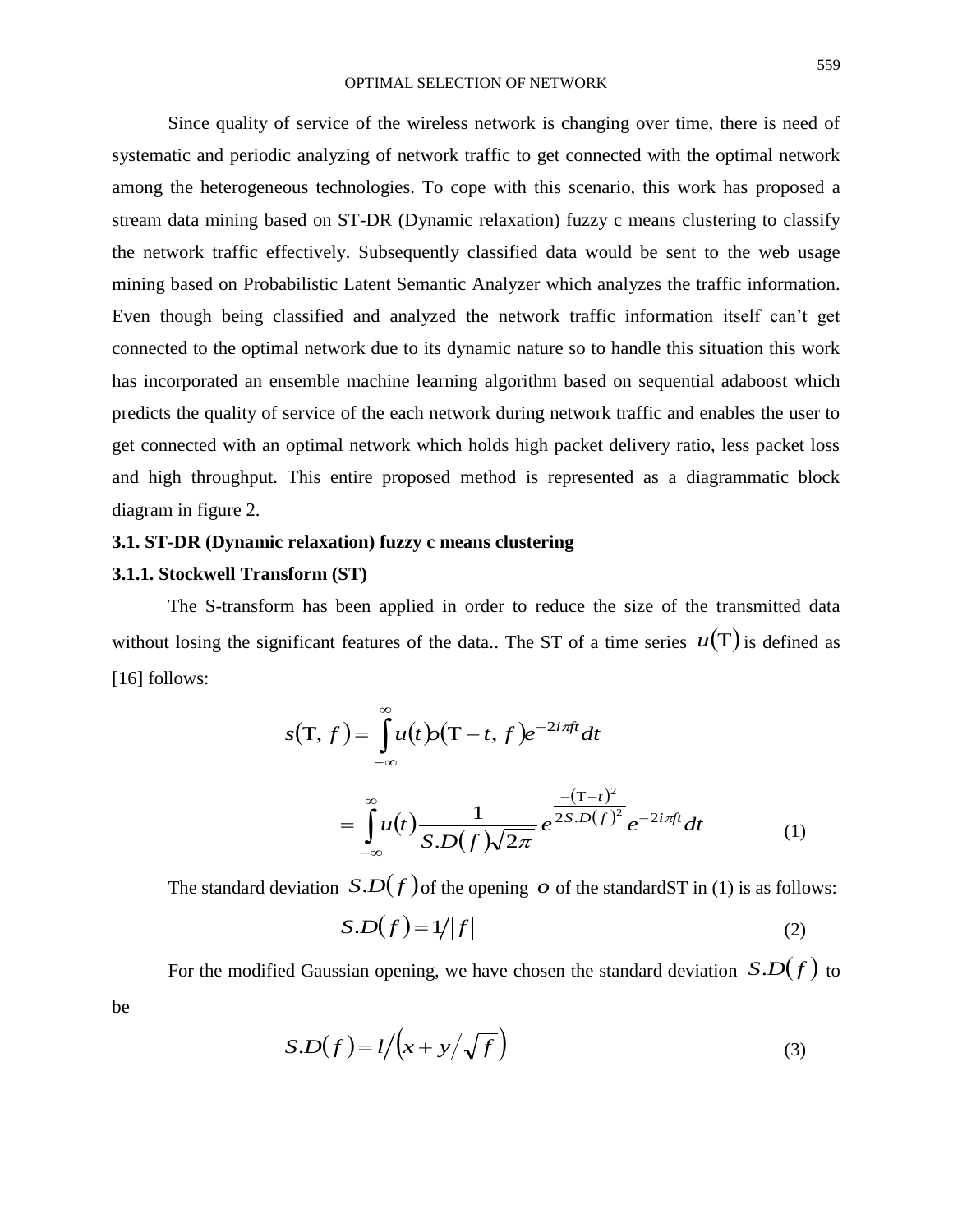where *x* and *y* are positive constants,  $f =$  signal fundamental frequency, and  $l = \sqrt{x^2 + y^2}$ . In (1), the usually chosen opening  $\phi$  is the Gaussian one. Thus, the spread of the original Gaussian function is being varied with frequency to generate the new modified Gaussian opening as

$$
o(T, f) = \frac{x + y\sqrt{|f|}}{l\sqrt{2\pi}} e^{-\frac{(x + y/\sqrt{f})^2 T^2}{2l^2}}, l > 0
$$
 (4)

Thus, an alternative representation for the generalized ST with modified Gaussian opening is as follows:

$$
s(T,f) = \int_{-\infty}^{\infty} U(A+f)e^{(-2\pi^2A^2L^2)\left(\left(x+y/\sqrt{|f|}\right)^2\right)}e^{2i\pi A t}dA
$$
 (5)

The discrete version of the ST of a signal is obtained as

$$
s(n,b) = \sum_{a=0}^{B-1} U[a+b]e^{(-2\pi^2 a^2 L^2) / (x+y/\sqrt{|f|})^2} e^{i\frac{2\pi a n}{B}}
$$
(6)

where  $U[a + b]$  is obtained by shifting the discrete Fourier transform of  $u(l)$  by b,  $U[a]$ being given as

$$
U[a] = \frac{1}{B} \sum_{l=0}^{B-1} u[l] e^{-k \frac{2\pi ak}{B}}
$$
 (7)

Further ST of signal  $u(T)$  and noise  $c(T)$  is as follows:

$$
S(u(T) + c(T)) = S(u(T)) + S(c(T))
$$
\n(8)

In (8), it can be seen that the noise can be removed from the ST output by a simple thresholding technique.

#### **3.1.2. Fuzzy C Means (FCM)**

Fuzzy C Means (FCM) is a method of clustering which allows one piece of data to be in the right position to two or more clusters. Starting with an initial guess and by iteratively updating the cluster centers and the membership grades for each data point, FCM iteratively moves the cluster centers to the correct place within a dataset. This iteration is based on minimizing an objective function that symbolizes the distance from any given data point to a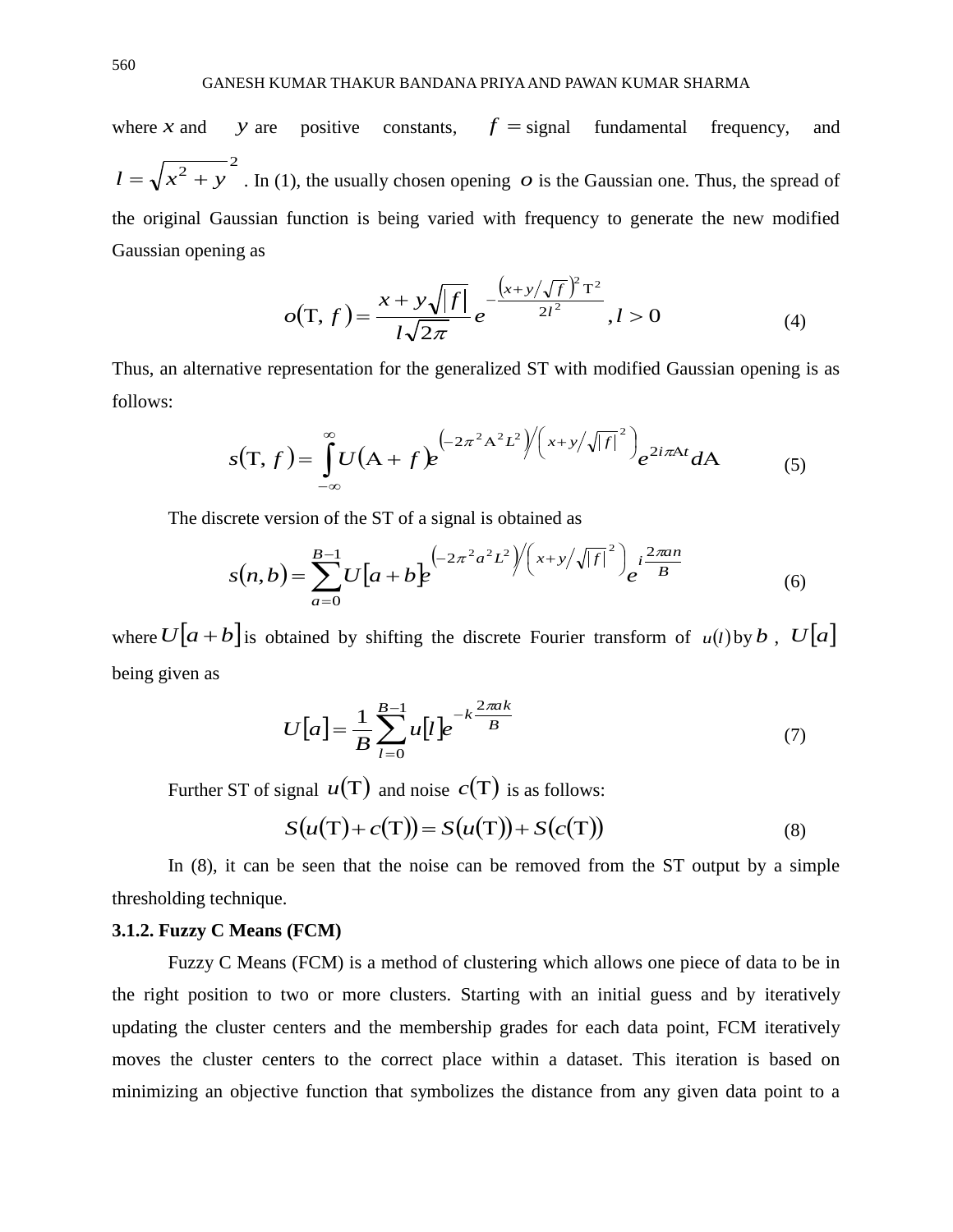cluster center weighted by that data point's membership rank. The fuzzy c-means (FCM) algorithm [17] has numerous applications. It is based on the concept of fuzzy c-partition, introduced by Ruspini [18].

In fuzzy C-means clustering, we determine the cluster center  $H_m$  and the membership matrix  $V$ . It is based on the minimization of the following objective function:

$$
N_a = \sum_{m=1}^{B} \sum_{n=1}^{H} v_{mn}^a ||u_a - h_b||^2
$$
 (9)

where *a* is the number of clusters,  $v_{mn}$  is the degree of membership of  $u_m$  in cluster *n*,  $u_m$  is the  $m_{th}$  of *b* -dimensional measured data, and  $h_n$  is the *b* -dimensional center of the cluster.

$$
h_n = \frac{\sum_{m=1}^{B} v_{mn}^a \cdot u_m}{\sum_{m=1}^{B} v_{mn}^a}
$$
(10)  

$$
v_{mn}^a = \sum_{l=1}^{h} \left[ \frac{\|u_m - h_n\|}{\|u_m - h_l\|} \right]^{\frac{-2}{a-1}}
$$

#### **3.2. Probabilistic Latent Semantic Analyzer**

The overall process of Web usage mining consists of three phrases: data preparation and transformation, pattern discovery, and pattern analysis. The discovered patterns may then be analyzed and interpreted for use in such applications as Web personalization [16].

One of the main advantages of PLSA model in Web usage mining is that it generates probabilities which quantify relationships between Web users and tasks, as well as Web pages and tasks. From these basic probabilities, using probabilistic inference, we can derive relationships among users, among pages, and between users and pages. Thus, this framework provides a flexible approach to model a variety of types of usage patterns.

The PLSA model generates probabilities  $\mathcal{P}(k_j)$ , which measures the probability of a specified task is chosen;  $\mathcal{P}(e_p | k_j)$ , the probability of observing a user session given a certain task; and  $\mathcal{P}(g_q | k_j)$ , the probability of a page being visited given a certain task. Applying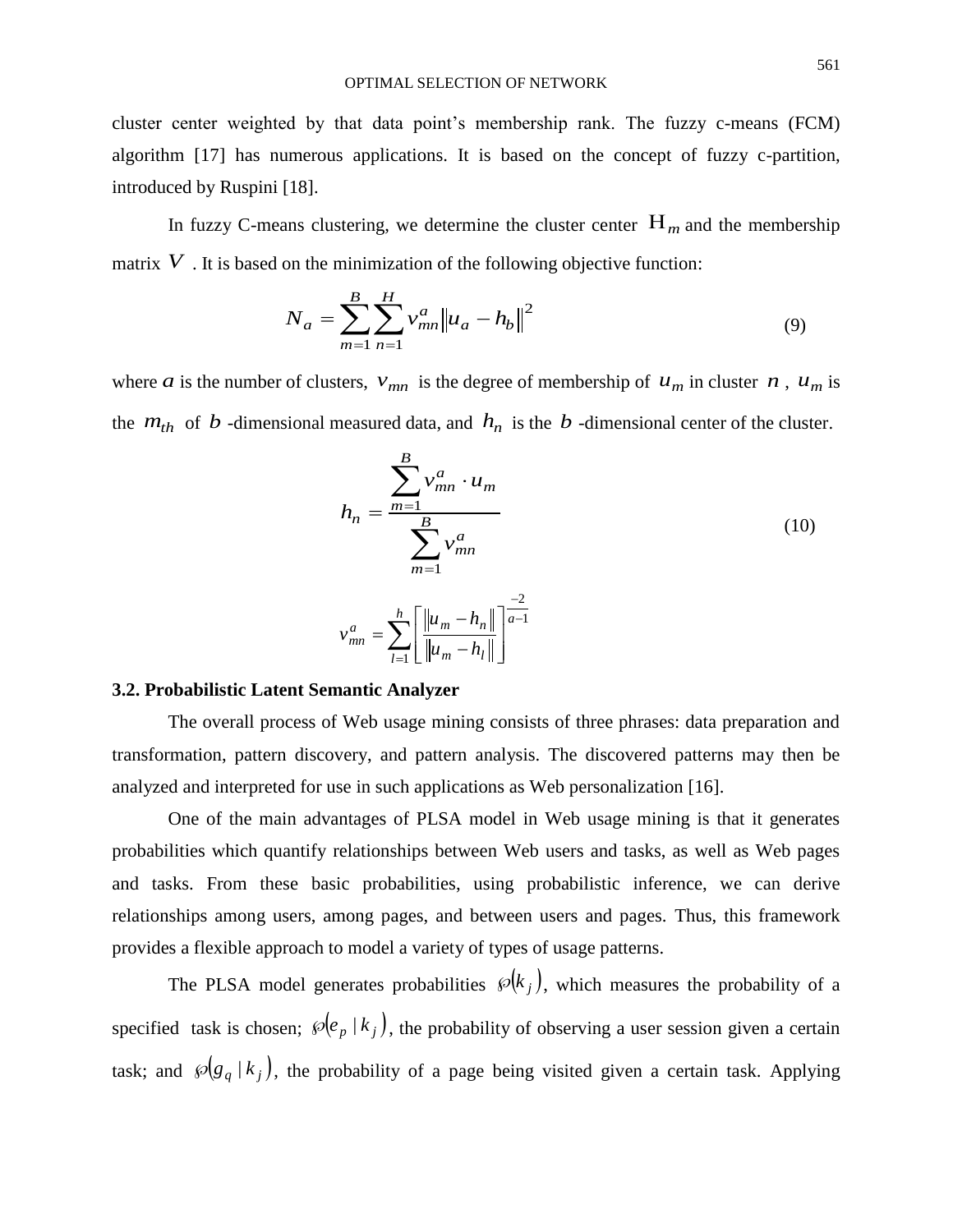Bayes' rule to these probabilities, we can generate the probability that a certain task is chosen given an observed user session:

$$
\wp(k_j \mid e_p) = \frac{\wp(e_p \mid k_j) \wp(k_j)}{\sum_{w=1}^{z} \wp(e_p \mid k_w) \wp(k_w)}
$$
(11)

and the probability that a certain task is chosen given an observed pageview:

$$
\wp(k_j \mid g_q) = \frac{\wp(g_q \mid k_j) \wp(k_j)}{\sum_{w=1}^{z} \wp(g_q \mid k_w) \wp(k_w)}
$$
(12)

Here,  $k_j$  refers the latent factor,  $e_p$  stands for user session and  $g_q$  represents pageview.

The PLSA analyzes the entire network information effectively. Though, it is impossible for the system to get connected with the optimal network. In order to obtain better connection with the optimal network, we have to predict the QoS of various network and find appropriate network that have high packet delivery ratio, less packet loss and high output

## **3.3. Ensemble machine learning algorithm based on sequential adaboost**

In machine learning, ensemble methods use multiple learning algorithms to obtain better predictive performance than could be obtained from any of the constituent learning algorithms alone [20]. Boosting involves incrementally building an ensemble by training each new model . By far, the most common implementation of boosting is Adaboost. AdaBoost training process selects only those features known to improve the predictive power of the model [21].

## **3.3.1. Training phase**

AdaBoost indicates a specified method of training a boosted classifier of the form

$$
C_I(p) = \sum_{i=1}^{I} c_i(p)
$$
 (13)

where each  $c_i$  is a weak learner that takes an object  $p$  as input and returns a value indicating the class of the object.Each weak learner produces an output hypothesis, *h*(*p<sup>m</sup>* ) , for each sample in the training set. At each iteration  $I$ , a weak learner is choosen and directed a coefficient  $\varepsilon_i$ such that the sum training error  $M_i$  of the resulting  $i$  -stage boost classifier is minimized.

$$
M_i = \sum_m M \big[ C_{i-1}(p_m) + \varepsilon_i h(p_m) \big] \tag{14}
$$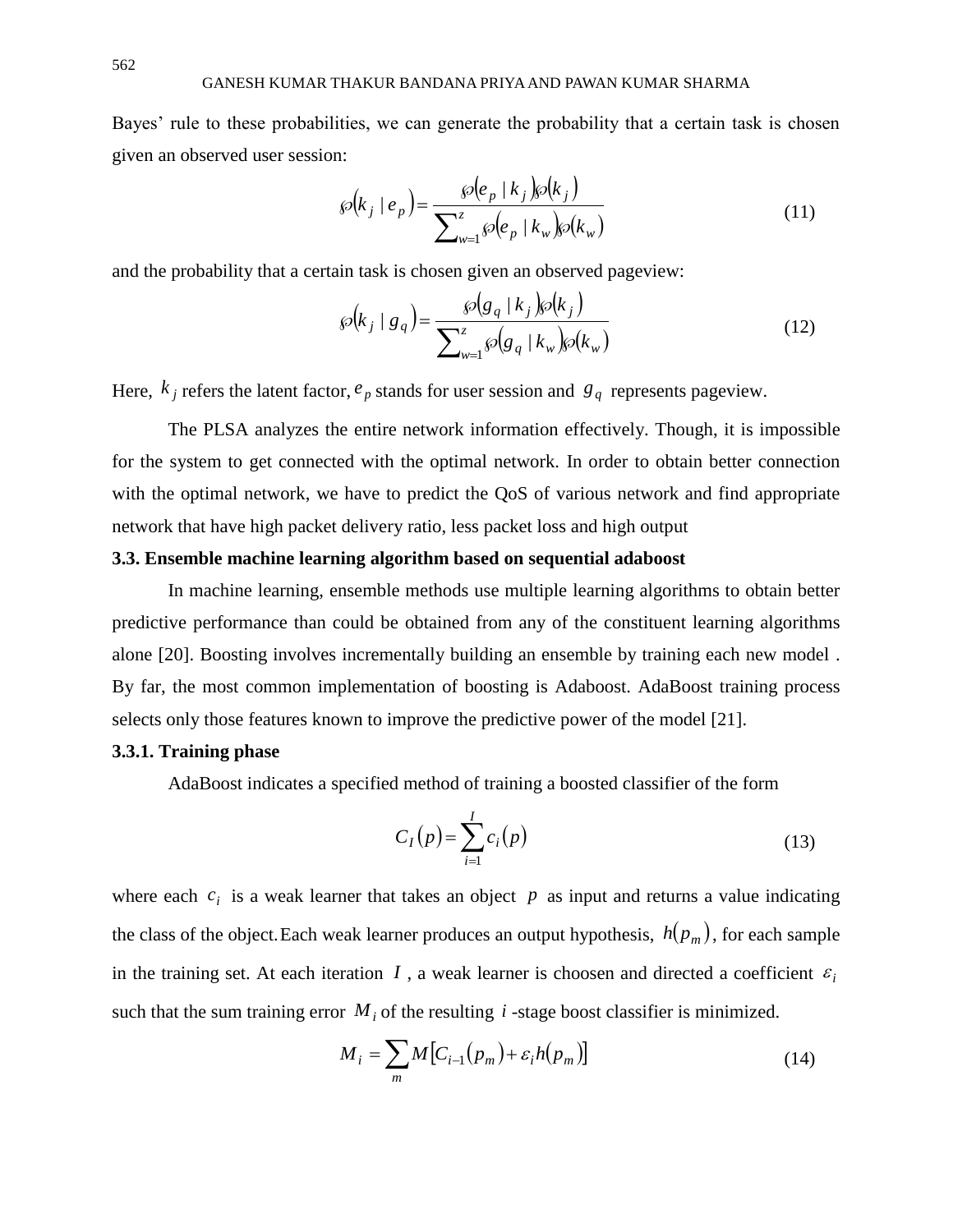Here  $C_{i-1}(p)$  is the boosted classifier that has been built up to the previous stage of training,  $M(C)$  is some error function and  $c_i(p) = \varepsilon_i h(p)$  is the weak learner that is being considered for addition to the final classifier.

#### **3.3.2. Weighting**

At every iterative process of the training process, a weight  $\omega_{m,i}$  is assigned to each sample in the training set equal to the current error  $M(C_{i-1}(p_m))$  on that sample. These weights can be used to inform the training of the weak learner, for instance, decision trees can be grown that favor splitting sets of samples with high weights.

#### **3.3.3 Derivation**

Suppose we have a data set  $\{(p_1, q_1) \dots (p_B, q_B)\}\$  where each item  $p_m$  has an associated class  $q_m \in \{-1,1\}$ , and a set of weak classifiers  $\{S_1,\ldots,S_\ell\}$  each of which outputs a classification  $S_n(p_m) \in \{-1,1\}$  for each item. After the  $(a-1)$ -th iteration our boosted classifier is a linear combination of the weak classifiers of the form:

$$
F_{(a-1)}(p_m) = \varepsilon_1 s_1(p_m) + \dots + \varepsilon_{a-1} s_{a-1}(p_m)
$$
 (15)

At the  $a$ -th iteration we desire to explore this to a better boosted classifier by adding different weak classifier  $s_a$ , with another weight  $\varepsilon_a$ 

$$
F_a(p_m) = F_{(a-1)}(p_m) + \varepsilon_a s_a(p_m)
$$
 (16)

So it remains to determine which weak classifier is the best choice for  $s_a$ , and what its weight  $\varepsilon_a$  should be. We define the total error M of  $F_a$  as the sum of its exponential loss on each data point, given as follows:

$$
M = \sum_{m=1}^{B} e^{-q_m F_a(p_m)}
$$
 (17)

Letting  $\omega_m^{(1)} = 1$  $\omega_m^{(1)} = 1$  and  $\omega_m^{(a)} = e^{-q_m F_a(p_m)}$  for  $a > 1$ , we have:

$$
M = \sum_{m=1}^{B} \omega_m^{(a)} e^{-q_m \varepsilon_a s_a(p_m)}
$$
(18)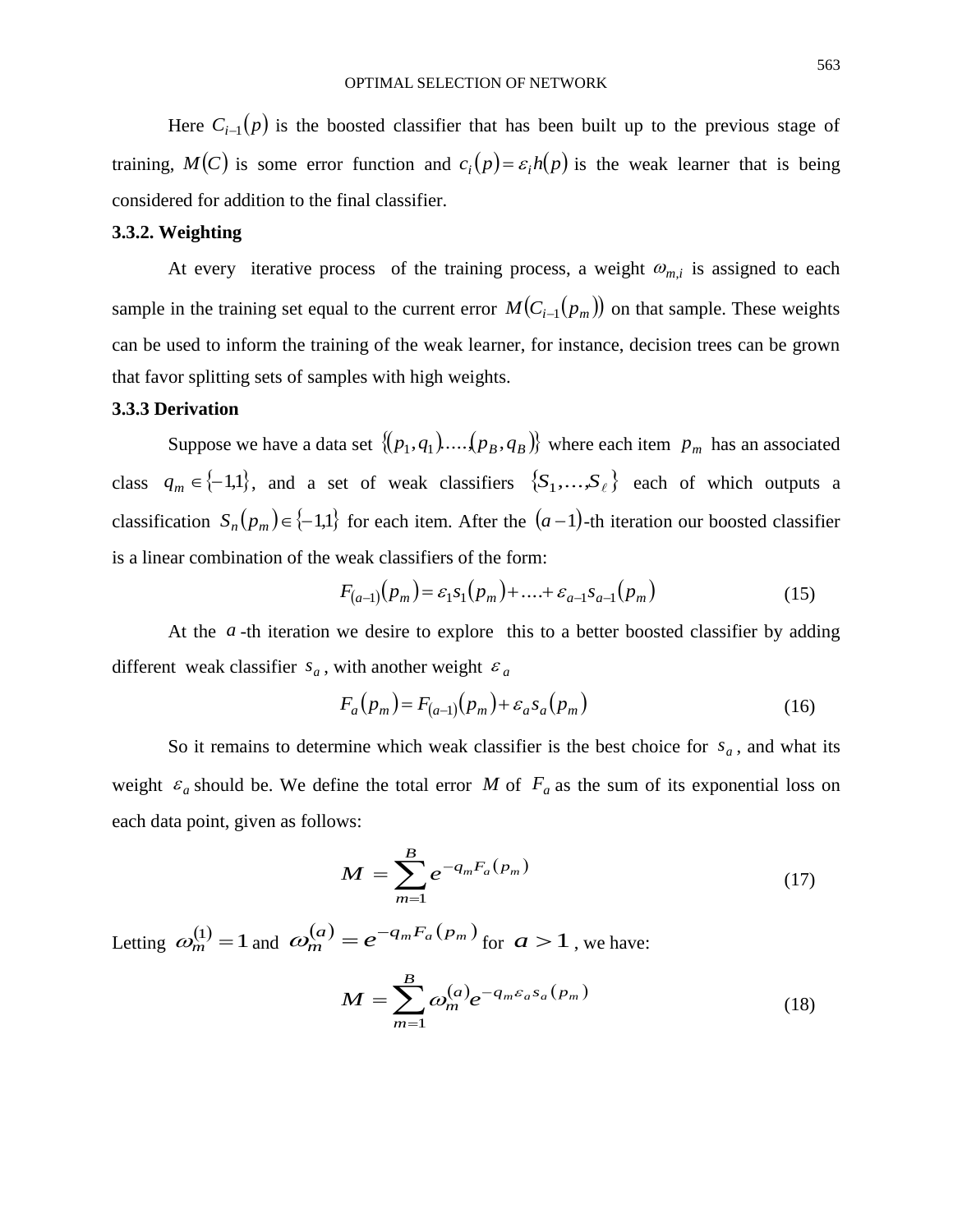GANESH KUMAR THAKUR BANDANA PRIYA AND PAWAN KUMAR SHARMA

$$
M = \sum_{q_m = s_a(p_m)} \omega_m^{(a)} e^{-\varepsilon_a} + \sum_{q_m \neq s_a(p_m)} \omega_m^{(a)} e^{-\varepsilon_a}
$$

$$
= \sum_{m=1}^{B} \omega_m^{(a)} e^{-\varepsilon_a} + \sum_{q_m \neq s_a(p_m)} \omega_m^{(a)} (e^{\varepsilon_a} - e^{-\varepsilon_a})
$$
(19)

Since the only part of the right-hand side of this equation that depends on  $S_a$  is  $(a)$  $\sum_{s_a(p_m)} \omega_n^{(n)}$  $q_m \neq s_a(p_m)$  $\omega_m^{(a)}$ , we see that the *M* is the one that minimizes  $\sum \omega_m^{(a)}$  $\sum_{f\in S_{a}(p_{m})}$  $q_m \neq s_a(p_m)$  $\omega_m^{(a)}$ , i.e. the weak classifier with the lowest weighted error (with weights  $\omega_m^{(a)} = e^{-q_m s_{a-1}(p_m)}$ ).

To determine the cherished weight  $\varepsilon_a$  that optimizes M with the  $s_a$  that we just determined, we differentiate:

$$
\frac{dM}{d\varepsilon_a} = \frac{d\left(\sum_{q_m = s_a(p_m)} \omega_m^{(a)} e^{-\varepsilon_a} + \sum_{q_m \neq s_a(p_m)} \omega_m^{(a)} e^{\varepsilon_a}\right)}{d\varepsilon_a}
$$
(20)

putting this to zero, we have:

$$
\varepsilon_a = \frac{1}{2} \ln \left( \frac{\sum_{q_m = s_a(p_m)} \omega_m^{(a)}}{\sum_{q_m \neq s_a(p_m)} \omega_m^{(a)}} \right)
$$
(21)

We calculate the weighted error rate of the weak classifier to

be 
$$
E_a = \sum_{q_m \neq s_a(p_m)} \omega_m^{(a)} / \sum_{m=1}^B \omega_m^{(a)}
$$
, so it follows that:  

$$
\varepsilon_a = \frac{1}{2} \ln \left( \frac{1 - E_a}{E_a} \right)
$$
(22)

which is the negative logit function multiplied by 0.5.

Thus we have derived the AdaBoost algorithm: At each iteration, choose the classifier *a s* , which minimizes the total weighted error  $(a)$  $\sum_{m \neq s} \omega_m^6$  $\omega_m^{(a)}$ , use this to calculate the error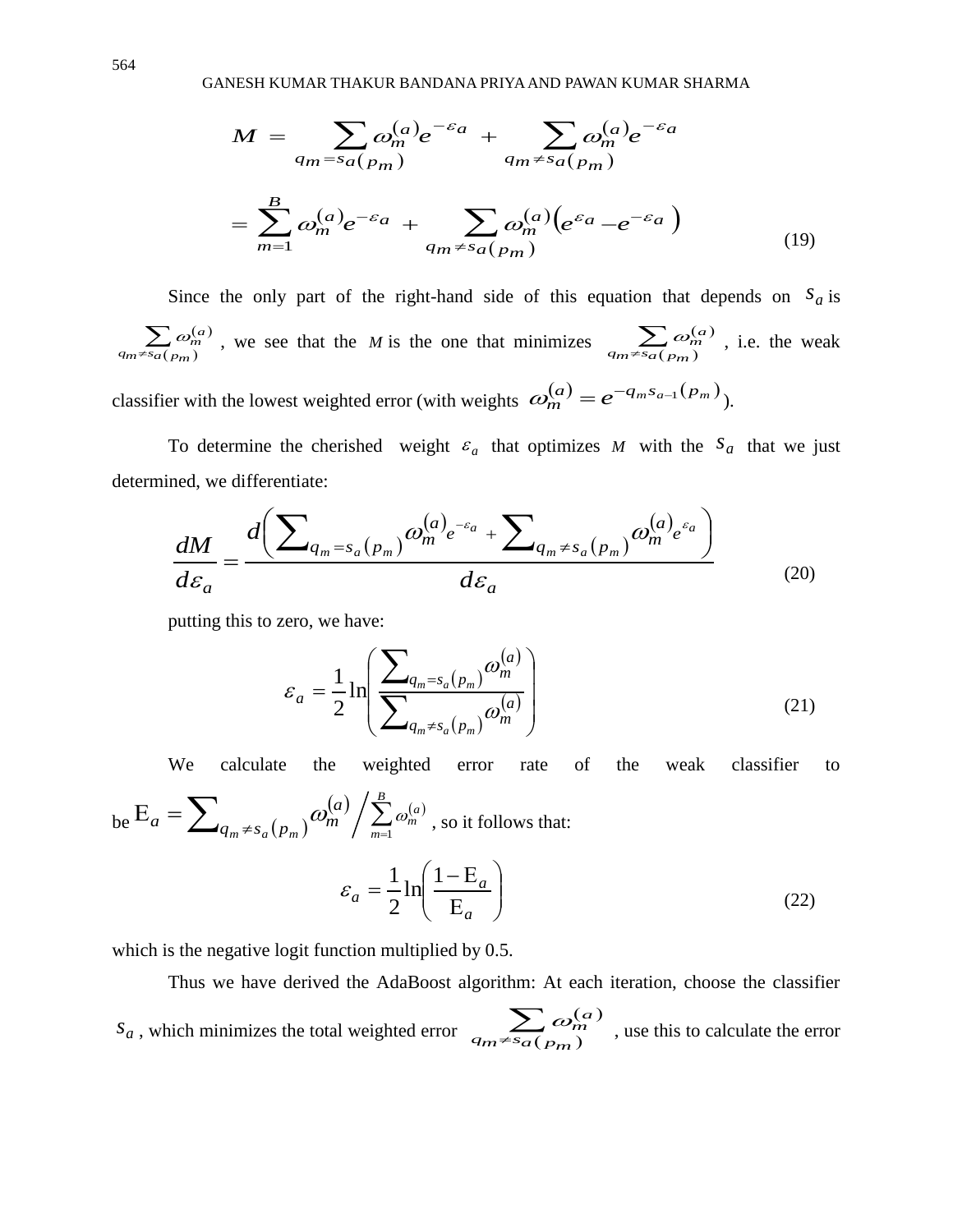rate 
$$
E_a = \sum_{q_m \neq s_a(p_m)} \omega_m^{(a)} / \sum_{m=1}^B \omega_m^{(a)}
$$
, use this to calculate the weight

 $\overline{\phantom{a}}$ J  $\backslash$  $\overline{\phantom{a}}$  $\setminus$ ſ E  $- E$ = *a a a* 1 ln 2  $\varepsilon_a = \frac{1}{2} \ln \left( \frac{1 - E_a}{E} \right)$ , and finally use this to improve the boosted classifier  $F_{(a-1)}$  to  $F_a = F_{(a-1)} + \varepsilon_a s_a$ . Thus, adaboost classifier predicts the network that has better QoS and allows the user to connect with that ideal network.

As a consequence, our proposed method effectively analyzes and classifies the optimal network for effective data transmission with superior Quality of Service (QoS). Initially the network information is preprocessed and the noise is eradicated by Stockwell Transform (ST). Then it is send to fuzzy c means (FCM) clustering for classifying the network information. However, the FCM clustering attains 80% accuracy only. Therefore, Dynamic Relaxation (DR) algorithm is utilized to obtain maximum accuracy. Afterwards the network information is analyzed through Probabilistic Latent Semantic Analyzer for getting the genuine information about network traffic in each sensor node. Thus, the method classifies and analyzes the network information automatically though it doesn't able to connect with the best network because of its dynamic nature. Hence, we utilize an ensemble machine learning algorithm based on sequential adaboost that forecast the network information even during the network traffic and empowers the user to connect with the best network which has better QoS. The overall architecture of this system efficiently performs the classifying and analyzing task and helps the user to attain better network for communication.

## **4. RESULT & DISCUSSION**

This section provides the entire results obtained from our proposed method which was explained in detail in the above section 3. We initially perform the stockwell transform for eradicating the noise in the network information. Then fuzzy c means clustering technique is applied in the noise removed data in order to classify the network information. However, 80% of accuracy is obtained in the fcm method; hence to achieve more accuracy we utilize dynamic relaxation method. Thus, the classification is accomplice in the ST-DR fuzzy c means clustering section. Moreover, to analyze the network traffic in each node, we utilize Probabilistic Latent Semantic Analyzer. Thus, the network traffic classification and analyzing is accomplished.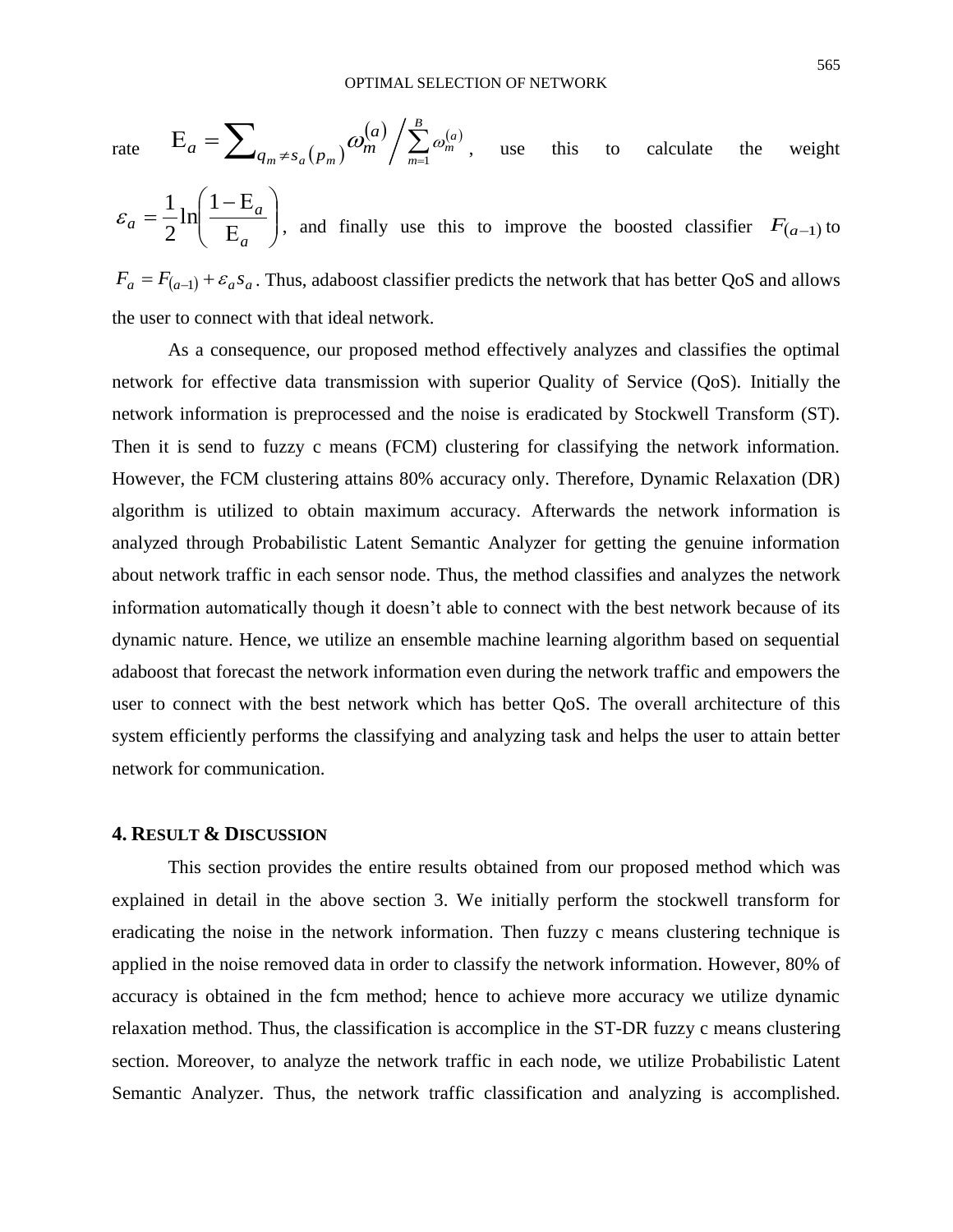#### GANESH KUMAR THAKUR BANDANA PRIYA AND PAWAN KUMAR SHARMA

Though the aim of our method is to forecast the network traffic of each sensing node and empowers the user to connect with the best optimum network. Hence to accomplish this process, this method uses ensemble machine learning algorithm based on sequential adaboost, which diagnose the QoS of each network and predicts the optimal network to connect. Consequently, our proposed method attain all the above goals efficiently which is executed using graph theory and also in graphs are presented in this section.



Data with Noisy Labels **Constructed Graph** 

## **Figure 3: Stockwell transform (ST)**

In the above figure 3, ST analyzes the noisy network information from the safe data and eradicating the noise from the entire information in order to obtain noiseless network information.



**Figure 4: Fuzzy C Means (FCM) clustering**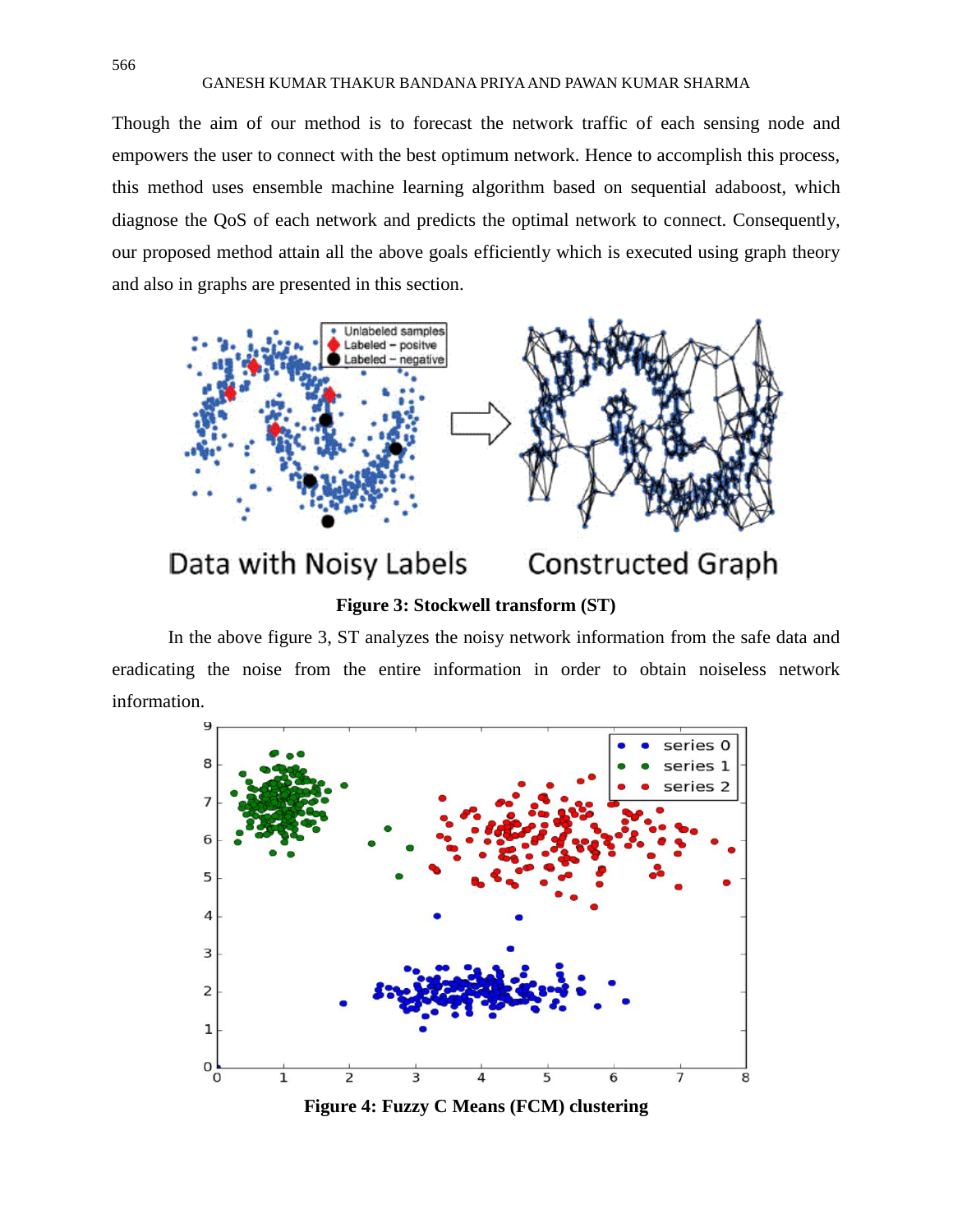

**Figure 5: Dynamic relaxation (DR) method**

Fuzzy C Means (FCM) clustering performs the classification process so as to know the network which performs well. The classification is done based on the network traffic of each sensor node. Figure 4 displays the classification process accomplished by FCM clustering.

Figure 5 presents the classified network information with better accuracy. This maximum accuracy is obtained using dynamic relaxation method which enhances the classification accuracy of fuzzy c means clustering technique.



**Figure 6: Probabilistic Latent Semantic Analyzer**

Figure 6 illustrates the analyzed network information using Probabilistic Latent Semantic Analyzer. Using this we can analyze the network traffic each sensor node.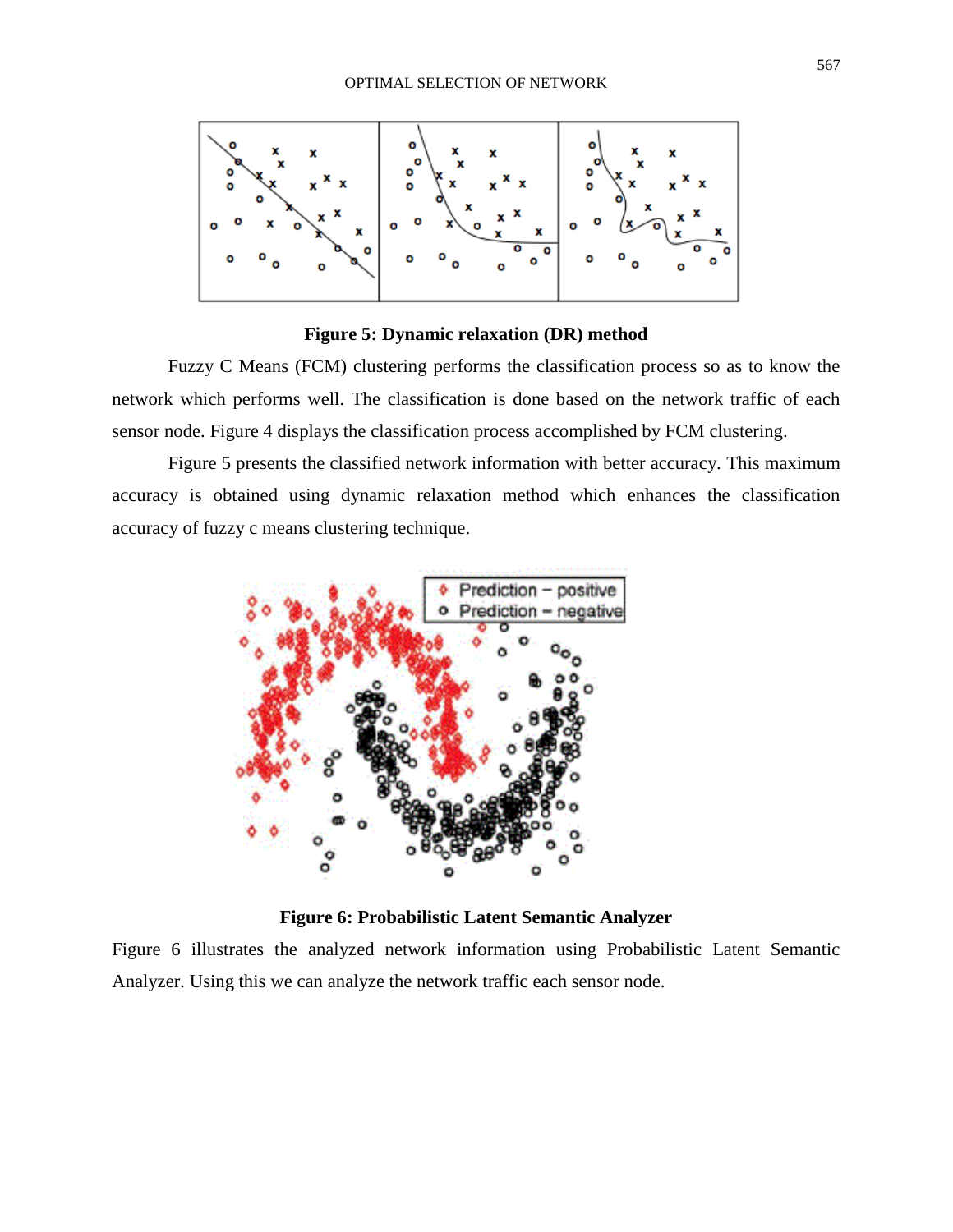

**Figure 7: Sequential adaboost method**

Figure 7 shows the output obtained from ensemble machine learning algorithm based on sequential adaboost method that predicts the QoS of each network and helps the user to connect with ideal network.

## *A. Packet Delivery Ratio*

The calculation of Packet Delivery Ratio (PDR) is based on the received and generated packets as recorded in the trace file. In general, PDR is defined as the ratio between the received packets by the destination and the generated packets by the source.

$$
Packetdeli very = \frac{totalnumberof packets receiveed}{totalnumberof packetssent} \times 100
$$
 (29)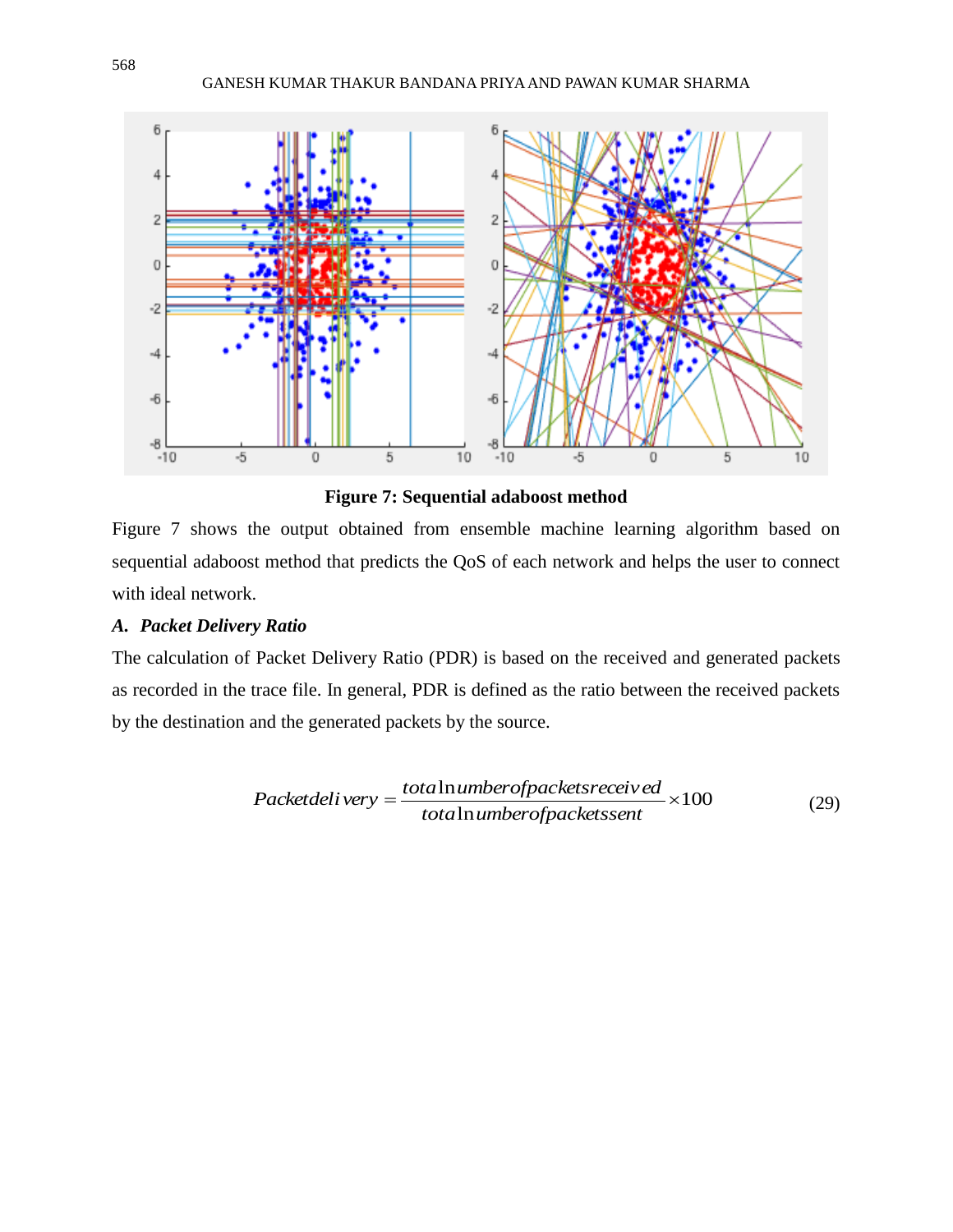

**Figure 8: Packet Delivery Ratio (PDR)**

The figure 8 shows the packet delivery ratio of proposed scheme and existing scheme. Compare to existing scheme the proposed scheme gives 98% of the packet delivery ratio.

## *B. Packet Loss Ratio*

Packet loss happens when one or more packets of transmitting over a communication channel do not reach the destination. Packet loss is measured in terms of percentage of packets loss with respect to the packets sent.

 $Packetloss = Totalnumberof packets sent - Totalnumberof packets}{Total number of packets sent - Total number of packets receivesed} \times 100(30)$ ln *Tota umberofpacketssent*  $Packetloss =$ 

### **Figure 9: Packet Loss Ratio (PLR)**

The figure 9 shows the packet lost ratio of proposed scheme and existing scheme. Compare to existing scheme the proposed scheme reduces 40% of the packet lost ratio.

## **4. CONCLUSION**

In this paper, we designed a superintend network traffic analyzer for classifying and analyzing the optimal network effectively for enabling the user to get connected with the optimal network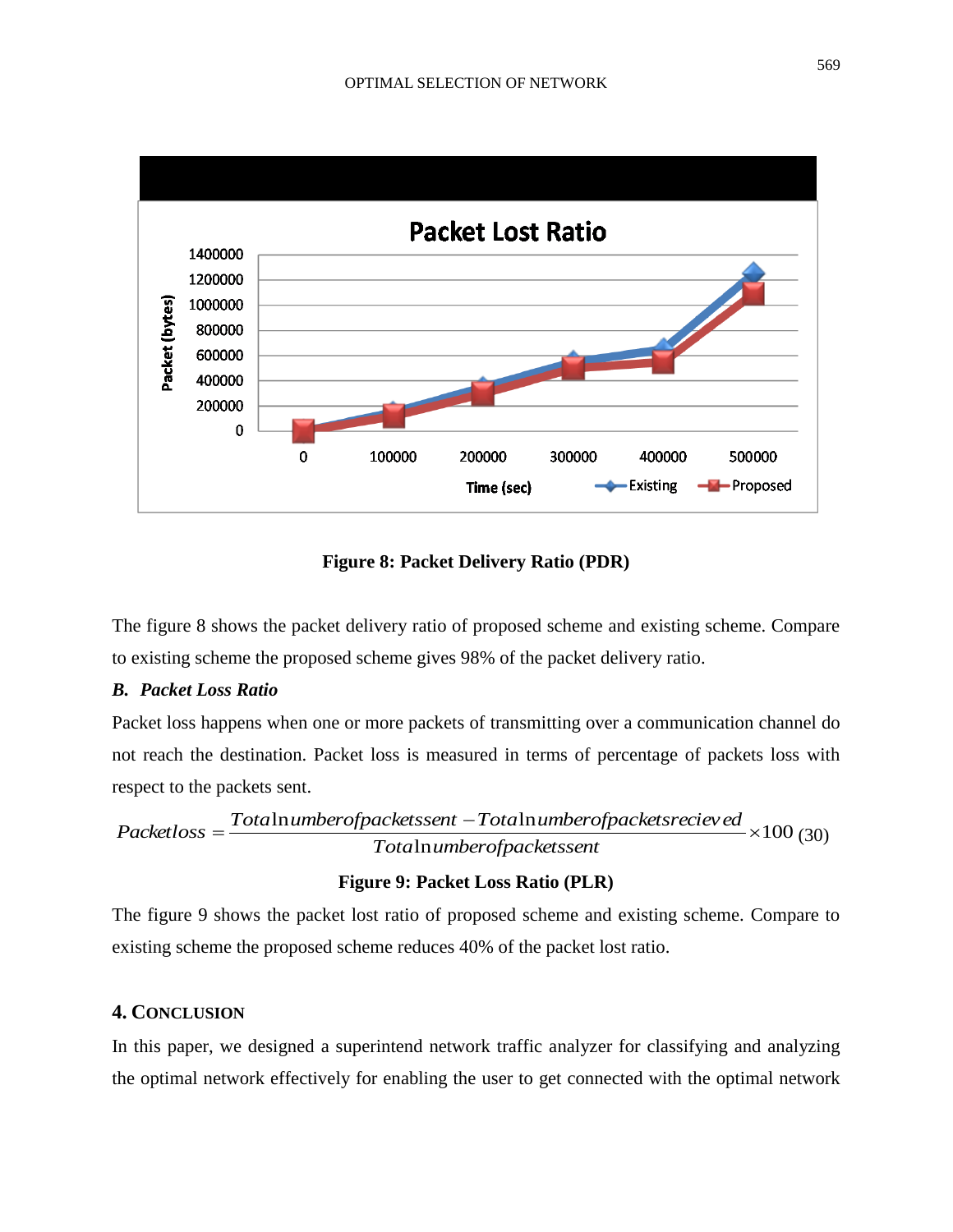so as to attain maximum Quality of Service (QoS). Since QoS of wireless sensor network fluctuates often, we design a stream data mining based on ST-DR (Dynamic relaxation) fuzzy c means clustering for classifying the network traffic effectually and for analyzing, web usage mining based on Probabilistic Latent Semantic Analyzer was utilized in our proposed method. Ultimately, to predict the QoS of each and every network during network traffic, an ensemble machine learning algorithm based on sequential adaboost is utilized and enables the user to connect with the ideal network that has maximum QoS. The proposed system accomplished the entire projected performance with greater accuracy.

## **CONFLICT OF INTERESTS**

The authors declare that there is no conflict of interest.

#### **REFERENCES**

- [1] E. Gustafsson and A. Jonsson, Always best connected, IEEE Wirel. Commun. Mag. 10 (1) (2003), 49-55.
- [2] L. Wang, G.S. Kuo, Mathematical modeling for network selection in heterogeneous wireless networks-A tutorial, IEEE Commun. Surv. Tutor. 15 (1) (2013), 271-292.
- [3] N. Vuong, Q. Thinh, G.Doudane, A. Nazim, On utility models for access network selection in wireless heterogeneous networks. IEEE Netw. Oper. Manage. Symp. pp. 144-151, 2008.
- [4] X. Yan, N. Mani, Y.A. Sekercioglu, A traveling distance prediction based method to minimize unnecessary handovers from cellular networks to WLANs, IEEE Commun. Lett. 12 (1) (2008), 14-16.
- [5] J. Hou and D. C. OBrien, Vertical handover decision making algorithm using fuzzy logic for the integrated Radio-and-OW system, IEEE Trans. Wirel. Commun. 5 (1) (2006), 176-185.
- [6] R. Trestian, O. Ormond, and G. Muntean, Game theory based network selection: Solutions and challenges, IEEE Commun. Surv. Tutor. 14 (4) (2012), 1212-1231.
- [7] E. Khloussy, et al. Investigation on MDP-based radio access technology selection in heterogeneous wireless networks. Computer Netw. 91 (2015), 57-67.
- [8] M. Lahby, et al. Survey and comparison of MADM methods for network selection access in heterogeneous networks. 7th IFIP International Conference on New Technologies, Mobility and Security, pp.1-6, 2015.
- [9] E. Obayiuwana, et al. Network selection in heterogeneous wireless networks using multi-criteria decisionmaking algorithms: a review, Wirel. Netw. 23 (8) (2017), 2617-2649.
- [10]L. Sheng-Mei, P. Su, M. Zheng-kun, M. Qing-min, and X. Minghai, A simple additive weighting vertical handoff algorithm based on SINR and AHP for heterogeneous wireless networks, 2010 Int. Conf. Intell. Comput. Technol. Autom. Vol. 1, pp. 347-350. 2010.
- [11]S.K. Das, S. Tripathi, A. P. Burnwal. Design of fuzzy based intelligent energy efficient routing protocol for wanet. Proc. 2015 Third Int. Conf. Computer Commun. Control Inform. Technol. pp. 1-4. IEEE, 2015.